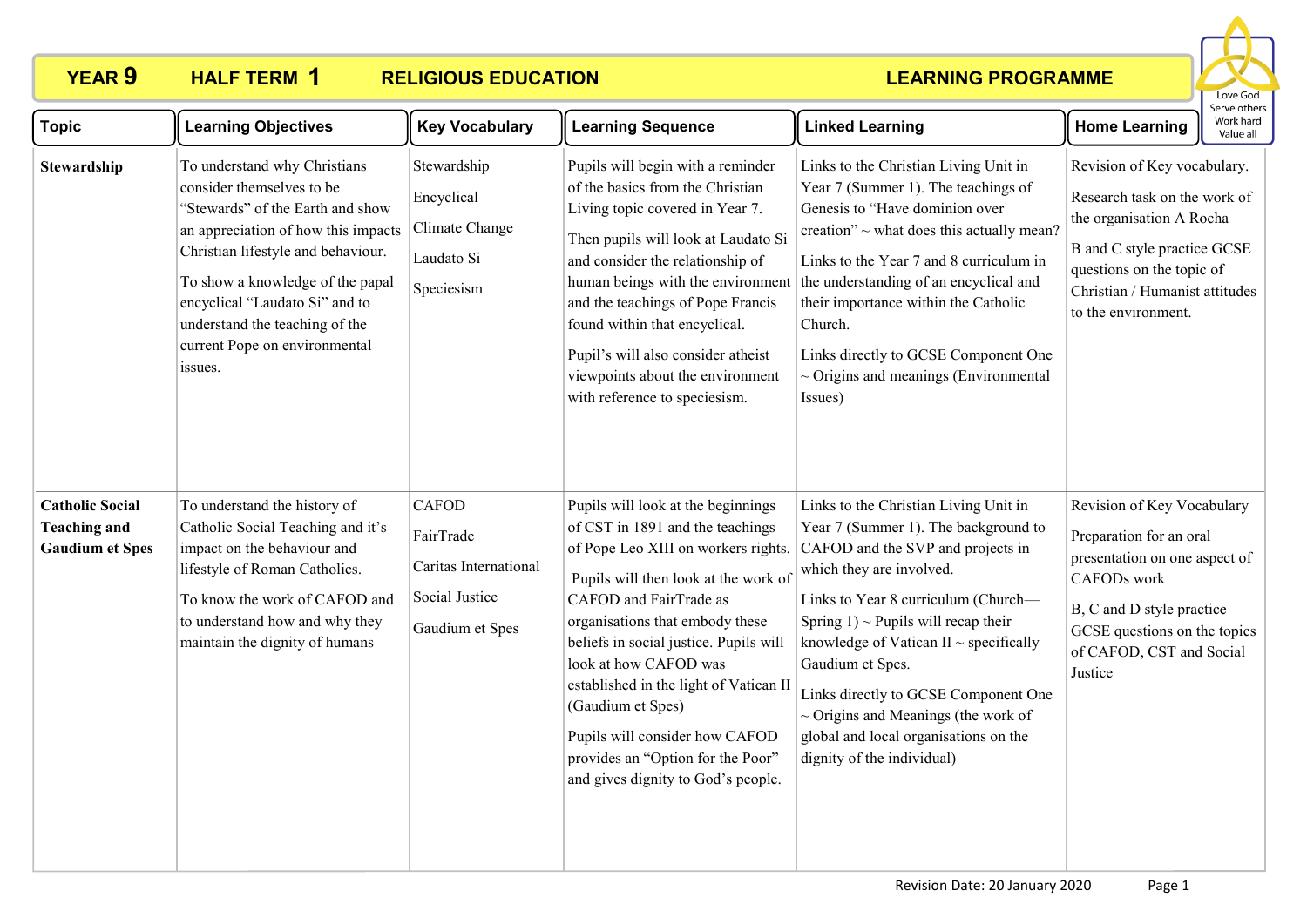### **YEAR 9 HALF TERM RELIGIOUS EDUCATION HALF TERM 1**



| <b>Topic</b>        | <b>Learning Objectives</b>                                                                                                                                                                           | <b>Key Vocabulary</b>             | <b>Learning Sequence</b>                                                                                                                                                                                                              | <b>Linked Learning</b>                                                                                                                                                                                                                                                                          | <b>Home Learning</b>                                                                                                                          | Serve others<br>Work hard<br>Value all |
|---------------------|------------------------------------------------------------------------------------------------------------------------------------------------------------------------------------------------------|-----------------------------------|---------------------------------------------------------------------------------------------------------------------------------------------------------------------------------------------------------------------------------------|-------------------------------------------------------------------------------------------------------------------------------------------------------------------------------------------------------------------------------------------------------------------------------------------------|-----------------------------------------------------------------------------------------------------------------------------------------------|----------------------------------------|
| <b>Oscar Romero</b> | To know who Oscar Romero was<br>and why he is such an influential<br>figure in the Catholic Church<br>To understand how his work<br>embodies the teachings of the<br>Beatitudes in Matthew's gospel. | Beatitudes<br>Liberation Theology | Pupils will look at the<br>autobiographical details of Oscar<br>Romero.<br>social injustice within El Salvador<br>and consider if his leadership was<br>in keeping with the teachings they<br>have studied of the Catholic<br>Church. | Links to whole school House system (the<br>life of Oscar Romero)<br>Links to teachings studied in Year 7 & 8<br>Pupils will then study his attitude to [Parable of Sheep & Goats / Golden]<br>Rule)<br>Links to GCSE Component One ~ Good<br>and Evil (Jesus as a source of moral<br>authority) | Revision of Key Vocabulary<br>Creative writing from the<br>viewpoint of Oscar Romero<br>himself.<br>B and C style GCSE practice<br>questions. |                                        |
|                     |                                                                                                                                                                                                      |                                   |                                                                                                                                                                                                                                       |                                                                                                                                                                                                                                                                                                 |                                                                                                                                               |                                        |
|                     |                                                                                                                                                                                                      |                                   |                                                                                                                                                                                                                                       |                                                                                                                                                                                                                                                                                                 |                                                                                                                                               |                                        |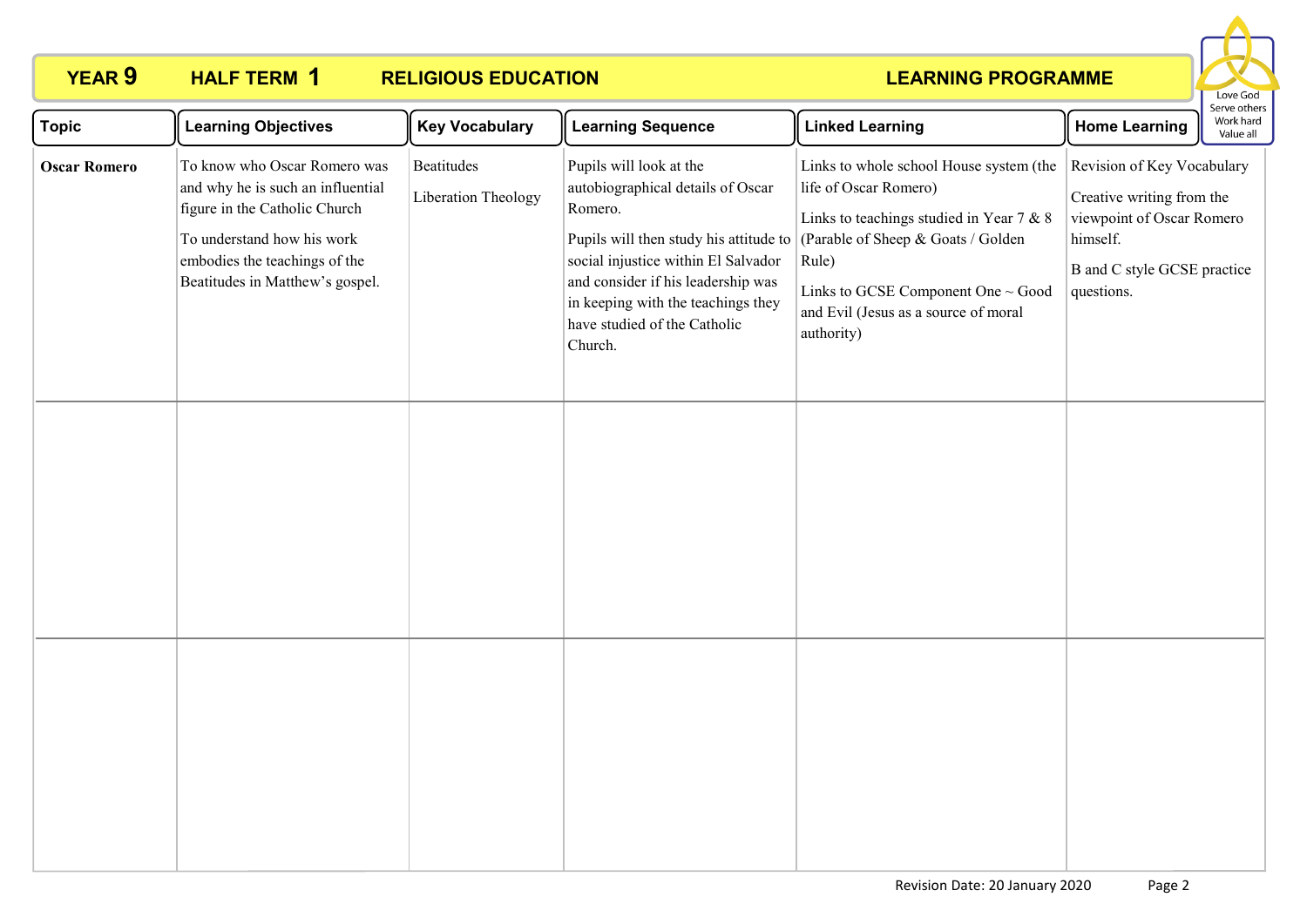# **YEAR 9 HALF TERM 2 RELIGIOUS EDUCATION**



| <b>Topic</b>                                    | <b>Learning Objectives</b>                                                                                                                                                            | <b>Key Vocabulary</b>                       | <b>Learning Sequence</b>                                                                                                                                                                                                                                                                                                                                                                                                                                           | <b>Linked Learning</b>                                                                                                                                                                                                                                                                     | <b>Home Learning</b>                                                                                                                                                                                                                          | serve other:<br>Work hard<br>Value all |
|-------------------------------------------------|---------------------------------------------------------------------------------------------------------------------------------------------------------------------------------------|---------------------------------------------|--------------------------------------------------------------------------------------------------------------------------------------------------------------------------------------------------------------------------------------------------------------------------------------------------------------------------------------------------------------------------------------------------------------------------------------------------------------------|--------------------------------------------------------------------------------------------------------------------------------------------------------------------------------------------------------------------------------------------------------------------------------------------|-----------------------------------------------------------------------------------------------------------------------------------------------------------------------------------------------------------------------------------------------|----------------------------------------|
| <b>Theories of</b><br>Punishment                | To know the three "theories of<br>punishment" required for GCSE<br>Component Two<br>To analyse which theory of<br>punishment is most in keeping with<br>the teachings of Christianity | Deterrence<br>Rehabilitation<br>Retribution | Pupils will look at the difference<br>between Crime and Sin and<br>consider whether all crimes are sins<br>and vice versa.<br>Pupils will study the biblical<br>attitudes to punishment and justice<br>and Jesus' own teaching on this.<br>Pupils will study each of the three<br>theories of punishment and look at<br>examples of each in modern life                                                                                                            | Links to the work in Half Term 1 on<br>social justice and the dignity of the<br>individual<br>Links directly to GCSE Component Two<br>$\sim$ Sin and Forgiveness (Theories of<br>Punishment and the nature of Justice)                                                                     | Continual revision of Key<br>vocabulary.<br>B, C and D style practice<br>GCSE questions on the topic<br>of Crime, punishment and<br>Justice                                                                                                   |                                        |
| Capital<br>Punishment                           | To know the arguments on either<br>side of the Capital Punishment<br>debate                                                                                                           | Capital punishment<br>Imago Dei             | Pupils will begin by learning<br>factual / statistical information<br>regarding Capital Punishment on a<br>global scale.<br>Pupils will study specific case<br>studies $\sim$ predominantly based on<br>Texas Death Row. They will<br>analyse whether they believe CP to<br>be justifiable in such cases and<br>why.<br>Pupils will study the main<br>arguments on each side of the<br>debate and consider which they<br>believe to be most persuasive and<br>why. | Links to Year 7 (Christian Living<br>Summer 1), looking at humans being<br>made Imago Dei.<br>Links to Year 8 (God $\sim$ sacraments /<br>forgiveness), are some sins beyond<br>forgiveness?<br>Links directly to GCSE Component Two<br>$\sim$ Sin and Forgiveness (Capital<br>Punishment) | Continual Revision of Key<br>Vocabulary<br>Research / presentation task<br>on Capital Punishment case<br>studies (using the Texas<br>Death Row website)<br>B, C and D style GCSE<br>practice questions on the topic<br>of Capital punishment. |                                        |
| Capital<br><b>Punishment and</b><br>Catholicism | To consider and understand the<br>teachings of Roman Catholic Popes<br>on Capital Punishment<br>To analyse if capital punishment is<br>in keeping with Christian beliefs.             |                                             | Pupils will look at the teachings of<br>Pope St John Paul II and Pope<br>Francis on the issue of Capital<br>punishment.                                                                                                                                                                                                                                                                                                                                            |                                                                                                                                                                                                                                                                                            |                                                                                                                                                                                                                                               |                                        |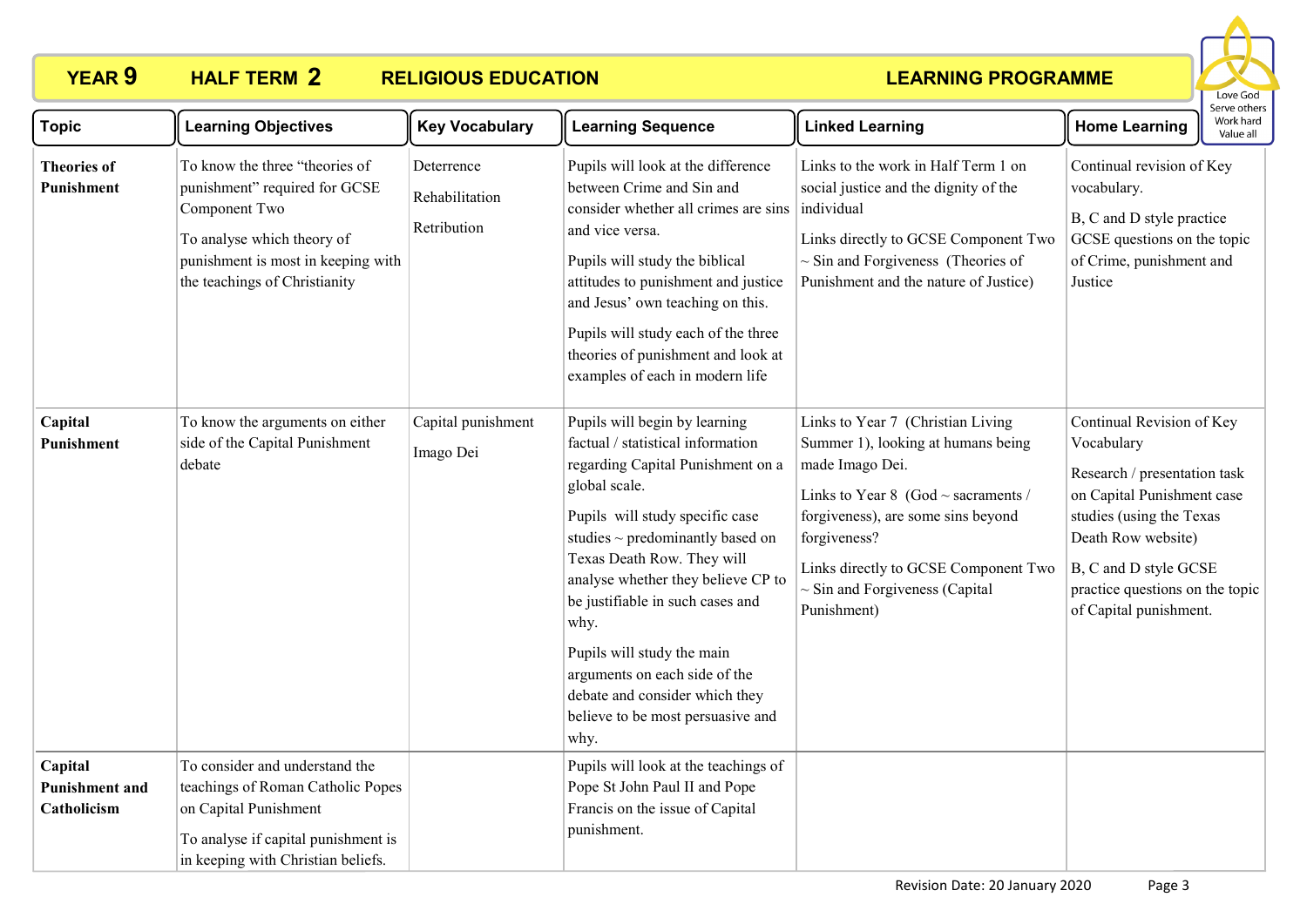# **YEAR 9 HALF TERM 3 RELIGIOUS EDUCATION**



| <b>Topic</b>                                                             | <b>Learning Objectives</b>                                                                                                                                                                                                                                                            | <b>Key Vocabulary</b>                                                 | <b>Learning Sequence</b>                                                                                                                                                                                                                                                                                                                                                                                                                                                                                                                                                                                 | <b>Linked Learning</b>                                                                                                                                                                                                                                                                                                                                                                     | Work hard<br><b>Home Learning</b><br>Value all                                                                                                                                                                                                                                                    |
|--------------------------------------------------------------------------|---------------------------------------------------------------------------------------------------------------------------------------------------------------------------------------------------------------------------------------------------------------------------------------|-----------------------------------------------------------------------|----------------------------------------------------------------------------------------------------------------------------------------------------------------------------------------------------------------------------------------------------------------------------------------------------------------------------------------------------------------------------------------------------------------------------------------------------------------------------------------------------------------------------------------------------------------------------------------------------------|--------------------------------------------------------------------------------------------------------------------------------------------------------------------------------------------------------------------------------------------------------------------------------------------------------------------------------------------------------------------------------------------|---------------------------------------------------------------------------------------------------------------------------------------------------------------------------------------------------------------------------------------------------------------------------------------------------|
| <b>Introduction to</b><br><b>Judaism and The</b><br><b>Nature of God</b> | To show a knowledge and<br>understanding of the diversity<br>within Judaism in the UK today<br>To identify the core principles of<br>Judaism<br>To show an understanding of God<br>as One, Creator, Law-giver and<br>Judge<br>To understand the nature of<br>Shekinhah within Judaism | Modern Orthodox<br>Ultra Orthodox<br>Reform Jew<br>Shema<br>Shekhinah | Pupils will begin by learning the<br>Key concepts as provided by<br>Eduqas.<br>Pupils will undertakle a variety of<br>tasks to gain an understanding of<br>the main Jewish traditions in the<br>UK today (Haredi, Modern<br>Orthodox and Reform)<br>Pupils will use texts and visual aids<br>to ascertain how the Nature of God<br>as One and Creator is expressed in<br>the Shema prayer and in Genesis 1.<br>Pupils will analyse how the Ten<br>Commandments are still relevant<br>today. Pupils will consider ways in<br>which Jews believe God's divine<br>presence (shekinhah) is felt on<br>earth. | Links to Year 7 (Bible~ Spring 1) - The<br>importance of Moses and Abraham in the<br>Christian and Jewish faiths<br>Links to Year 7 (Spring $2 \sim$ The Nature<br>of God)<br>Links to Year 8 SoW ~ Autumn 1 & 2 ~<br>the history of Judaism and the issue of<br>anti Semitism<br>Links to GCSE Component One (Origins<br>and Meanings) $\sim$ Beliefs about Genesis<br>and God as Creator | Continual Revision of Key<br>vocabulary<br>B, C and D style GCSE<br>practice questions on the topic<br>of The Nature of God<br>GCSE C style question<br>"Explain how the nature of<br>God within Judaism is<br>reflected in either The Shema<br>Prayer OR in Genesis 1"                           |
| The concept of<br>Judaism                                                | To know the meaning of Mashiach<br>Messiahship within and differing Jewish beliefs about<br>it's nature.<br>To understand what Jews mean by<br>the term "The Messianic Age"                                                                                                           | Messiah<br>Mashiach                                                   | Pupils will analyse the differeing<br>viewpoints about Who the Messiah<br>is, When he will come and what he<br>will do.<br>Pupils will study how different<br>Jewish Traditions interpret beliefs<br>about Messiah from the Tenakh<br>Pupils will look at practical ways in<br>which Jews believe we can bring<br>about The Messianic Age                                                                                                                                                                                                                                                                | Links to Year 7 (Spring $2 \sim$ the Nature of<br>$\text{God}$ $\sim$ Jesus as the promised Messiah<br>within Christian belief<br>Links to Year 11 Incarnation "was Jesus<br>just a good man?"                                                                                                                                                                                             | Imaginative writing:<br>"If you was a Jewish child,<br>living in the 21st century,<br>what would you be wanting<br>the Messiah to do or change<br>when they finally came?"<br><b>GCSE B style</b><br>"Describe the key differences<br>between Orthodox and<br>Reform attitudes to the<br>Messiah" |